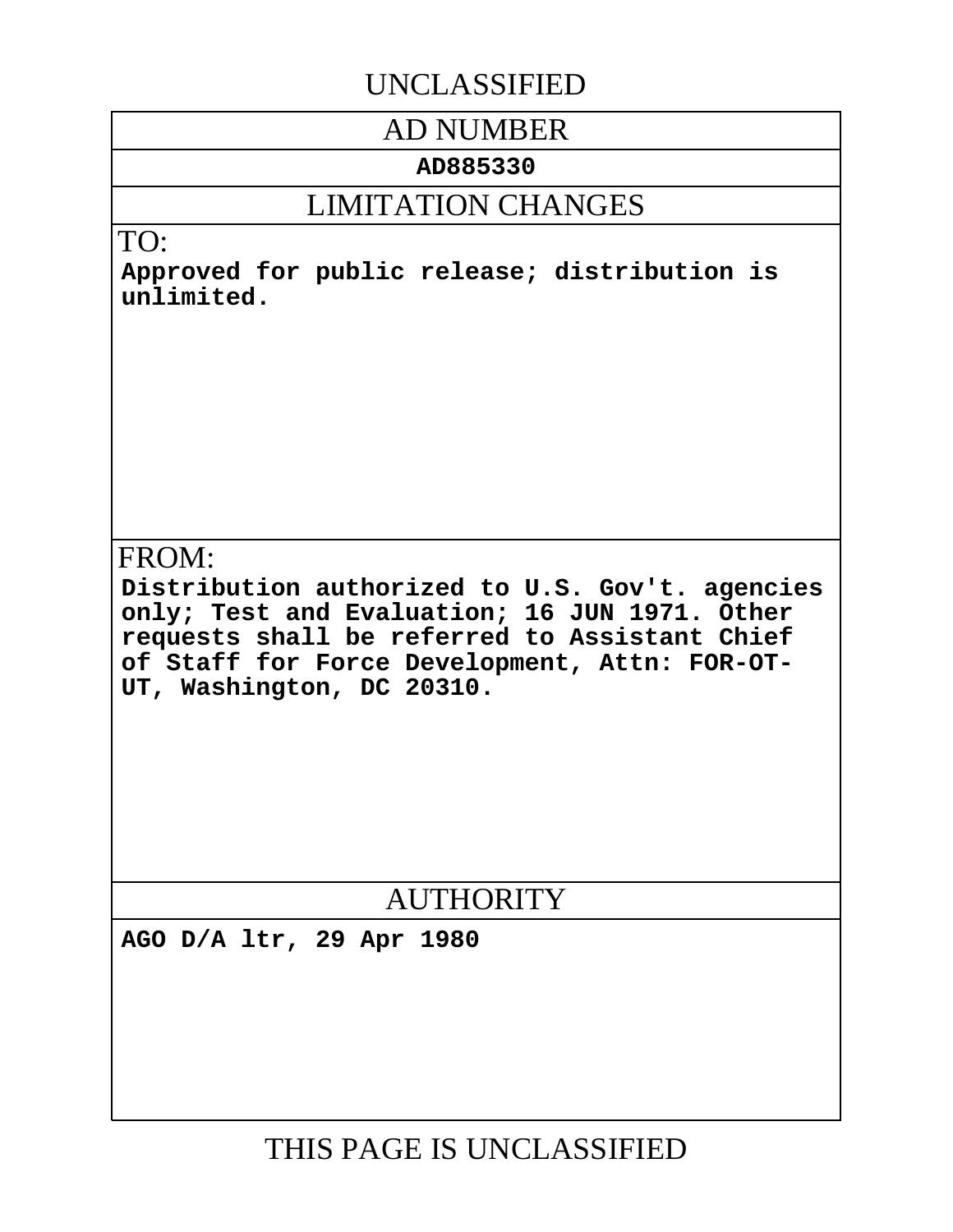

**00**

*in*

**too I«t**

**fc**

**r- <sup>1</sup> Incl es**

### **DEPARTMENT OF THE ARMY OFFICE OF THE ADJUTANT GENERAL. WASHINOTON, O.C. 10310**



AGDA-A *(H)* (18 Jun 71) FOR 0T UT 704085 30 **June** 1971

**SUBJECT: Operational Report - Lessons Learned, Headquarteri, 63rd Signal Battalion, Period Ending 31 October 1970**

**SEE DISTRIBUTION**

**1. The ettached report is forwarded for review and evaluation in accordance with para 4b, AR 525-15.**

**2. The in format ion contained in this report is provided to insure that lessons learned during current operations are used to the benefit of future operations and may be adapted for use in developing training material.**

**3. Information of actions initiated as a result of your evaluation should be forwarded to the Assistant Chief of Staff for Force Development, ATTN: FOR 0T UT within 90 days of receipt of this letter.**

**BY ORDER OF THE SECRETARY OF THE ARMY:**

**DISTRIBUTION: Commanding Generels US Continental Army Command US Army Combat Developments Command US Army Materiel Conmand Commandants US Army War College US Army Command and General Staff College US Army Adjutant General School US Army Engineer School US Army Infantry School US Army Ordnance School US Army Quartermaster School US Army Signel School US Army Southeastern Signel School**

**vnn £. Boum Mjor Omartl, 014 The Adjutant Gcnernl**

### **UNCLASSIFIED REPORT**

**DISTRIBUTION LIMITED TO U.S. GOV'T AGENCIES ONLY; TEST AMD EVALUATIONil £ Jjjfc M/l. OTHER REQUEST FOR THIS DOCUMENT MUST BE REPERRSD TO THE ASSIS-TANT CHIET OF STAFF FOR FORCE DEVELOPKE.VT (AIMT) ATTN: FOR OT UT, WASHINGTON, D. C. 20310**

> Н *}1*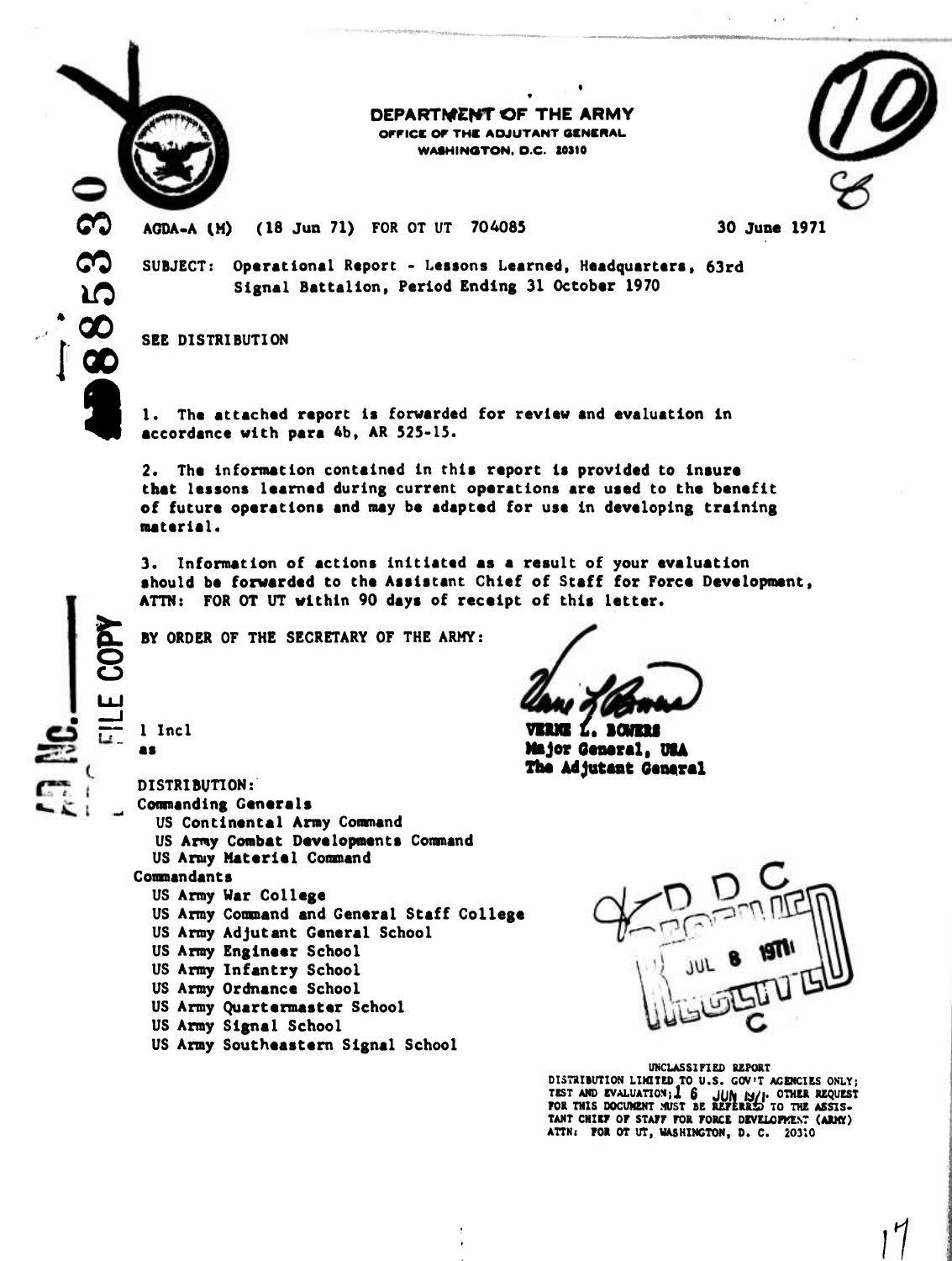### **DEPARTMENT OF THE ARMY Headquarters, 63rd Signal Battalion APO 96308**

**SCCPV-PG-PB-OP 13 November 1970**

**SUBJECT: Operational Report - Lessons Learned Headquarters 63rd Signal Battalion, Period Ending 31 October 1970, RCS CSFOR-65 (R2).**

**SEE DISTRIBUTION:**

### **1. Section 1, Operations: Significant Activities**

**(a) On a contingency exercise called by the 12th Signal Group on 20 August 1970, a unit of the 63rd Signal Battalion tested its skills. Operations order 33-70 directed the 596th Signal Company (SPT) to establish, under simulated tactical conditions, a 12 channel VHP system between Camp Leslie and Camp Vicky and to establish a HF/RATT station in the XXIV Corps HF/RATT net. The Operations Order was received by the Battalion at 0907 hours. By 1420 hours, the signal sites were established and all circuits were operational. The exercise was terminated at 1520 and was critiqued by the 12th Signal Group observer team. The contingency team experienced problems in VHP antenna erection but the exercise was successfully completed. With the high turn-over of personnel within the Battalion, periodic practice sessions are required to develop the necessary skills and teamvork.**

**(b) As units from MRI moved south and returned to the States, the communications requirements of the area have shifted accordingly. When the Naval Construction Battalion moved out of Gia Le in late August the need for circuits to that area was significantly reduced. Other subscribers in the Gia Le area were connected by cable to the main comnunication facilities at Camp Eagle. This permitted the deactivation of system FFH-81 on 25 August 70. Consequently the Gia Le site was no longer needed and it was deactivated on 28 September 70. By consolidating the signal sites in the area» the Battalion reduced its personnel requirements and made more efficient use of its signal equipment.**

**(c) Similarly, the FFH53 system between Hue MACV HQ and Phu Bai was deactivated on 2 September 70 as the Integrated Communications System (ICS) of the Regional Communications Group (RCG) was upgraded between these areas. The circuits over the 24 channel FFT24 system between Phu Bai and Da Nang were routed over other systems and the FPT24 system was deactivated on II September 70 without loss of service to subscribers.**

**FOR 0T UT** (1) **704085** *'* **Inclosure**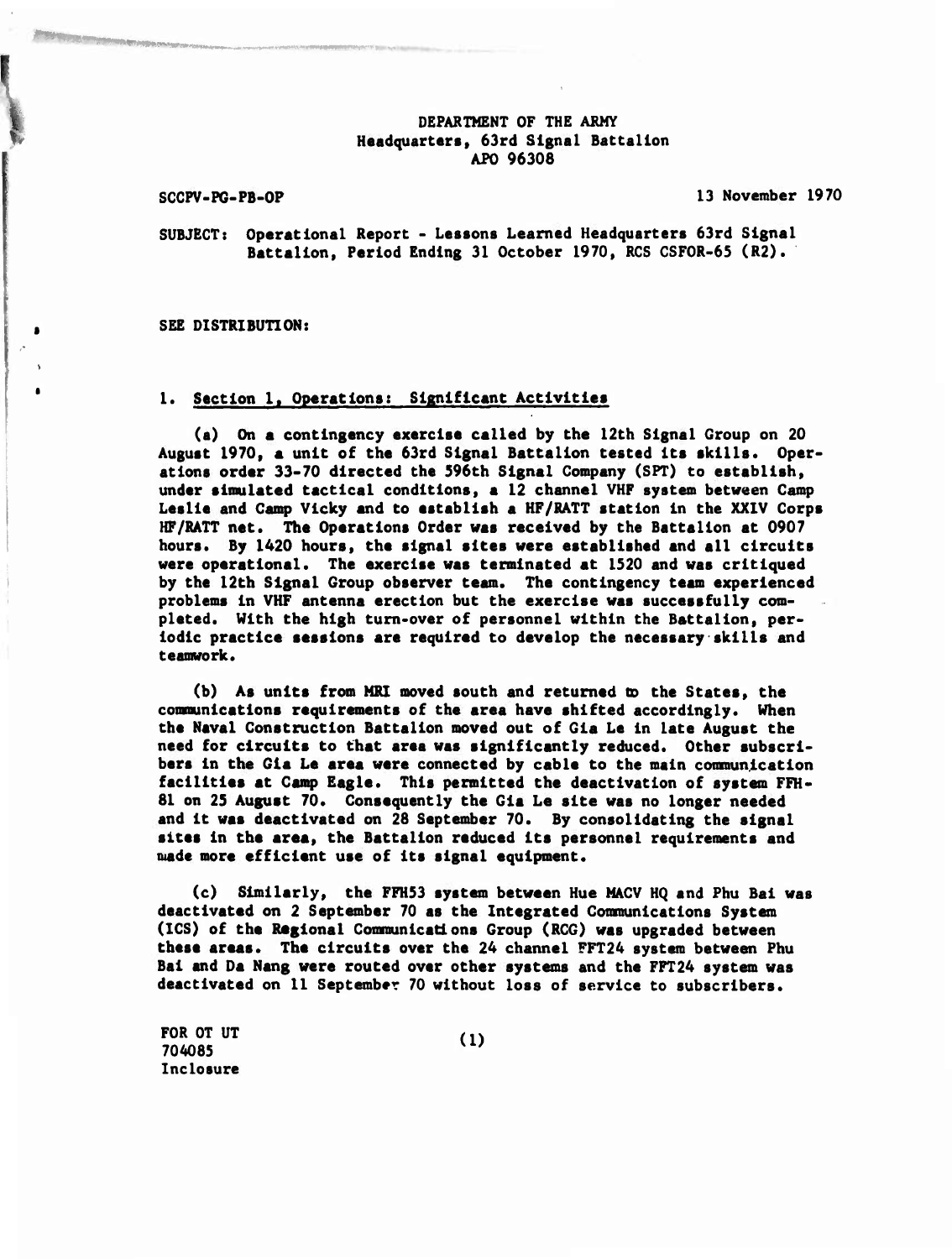**3CCPV-PO-FB-0P 13 Novsnber 1970**  $SUBJDCT:$  Operational Report  $\bullet$  Lessons Learned Headquarters 63rd Signal **Battalion, Period Endlnf 31 October 1970, RCS CSrCR-65(R2).**

**Through auch doactlvatlcno and eoneolidatlona the Battalion has been able to continue Its «lesion while eustalnlnc a cut In Battalion strength of 16\$ during the quarter.**

**(d) The Battalion nlsslon also includeo cable construction» On 31 August 1970» 0SASTRATCOM Heavy Cable Construction Dotaehaent (HCCD) was given tho task of installing 15\*000 feet of 100 pair, 22 gauge cable be« tween the flue MACV alto and the Hue Citadel site according to Conunlca» tlons Systsas Engineering and Managenent Agency (CSU) Task Order 002-71\***

**(e) Tho purpose of the project was to give the 1st ARVM Division access to the Integrated Cosnunieations Systeat (IG3) terminal at Hue, RVM and to provide trunks between the 1st ARVN Division Hue Citadel switchboard and the province Headquarters switchboard ot the Rue MACV site. Materials necessary to install tho cable according to the original plan did not arrive on echodulo so a portion of the cable was routed along on existing cable run using existing poles, messengor, and hardware. During the project, mon fron tho 1st ARVN Division Signal Battalion worked with tho HCCD teens in tho "Buddies Together\* program looming cablo construction, splicing techniques and tomination procedures. Tho cable at Huo Citadel was terminated in an enclosed frame room instead of at tho existing, exposed terminal box. The cable will be tcrminatod at oach torminol end toatod by 10 Novcnbcr.**

**(f) The Battalion hoe alao made aaoo major inaido plant inprovanonta during tho peat quarter. When tho VHP ooamunlcation facilitloa of the 596th Signal Company (SPT) wore first inatallod at tho 8th Radio Roaoarch Pield Station conpound in Phu Bai, tho planning and construction was hasty at boat. Tho cables had boon teminatod haphasardly in a ersnped, poorly lighted, franc room. It hod boon difficult to locate circuit pairs and to troubloshoot circuit outages. Carbon blocks in the frame would pop out for no apparent rcr.son causing frustrating delays in fault isolation. Cold solder joints in the frrxic would crack or becomo loose causing poor quality circuits or circuit outages. Throughout tho quarter the patch pr.ncl contrcllcrs and frame technicians of tho 596th Signal Company worked tc build a now, woll-lightod, air conditioned frame room with neat, clearly labelled pin block terminations and adequate working space. Tho now frame does not have carbon blocks. With tho old fTspo, rauqr circuits wore permanently wired through and wore net accessible at tho patch panel. Mow, all circuits will be accessible at the patch panel. The eight systems that passed through Phu Bai Control wore successfully cut over to the new frame on 23 October 1970, Tho Battalion fully expects fowcr circuit problems and much faster circuit rostoral on circuits passing through this new frame.**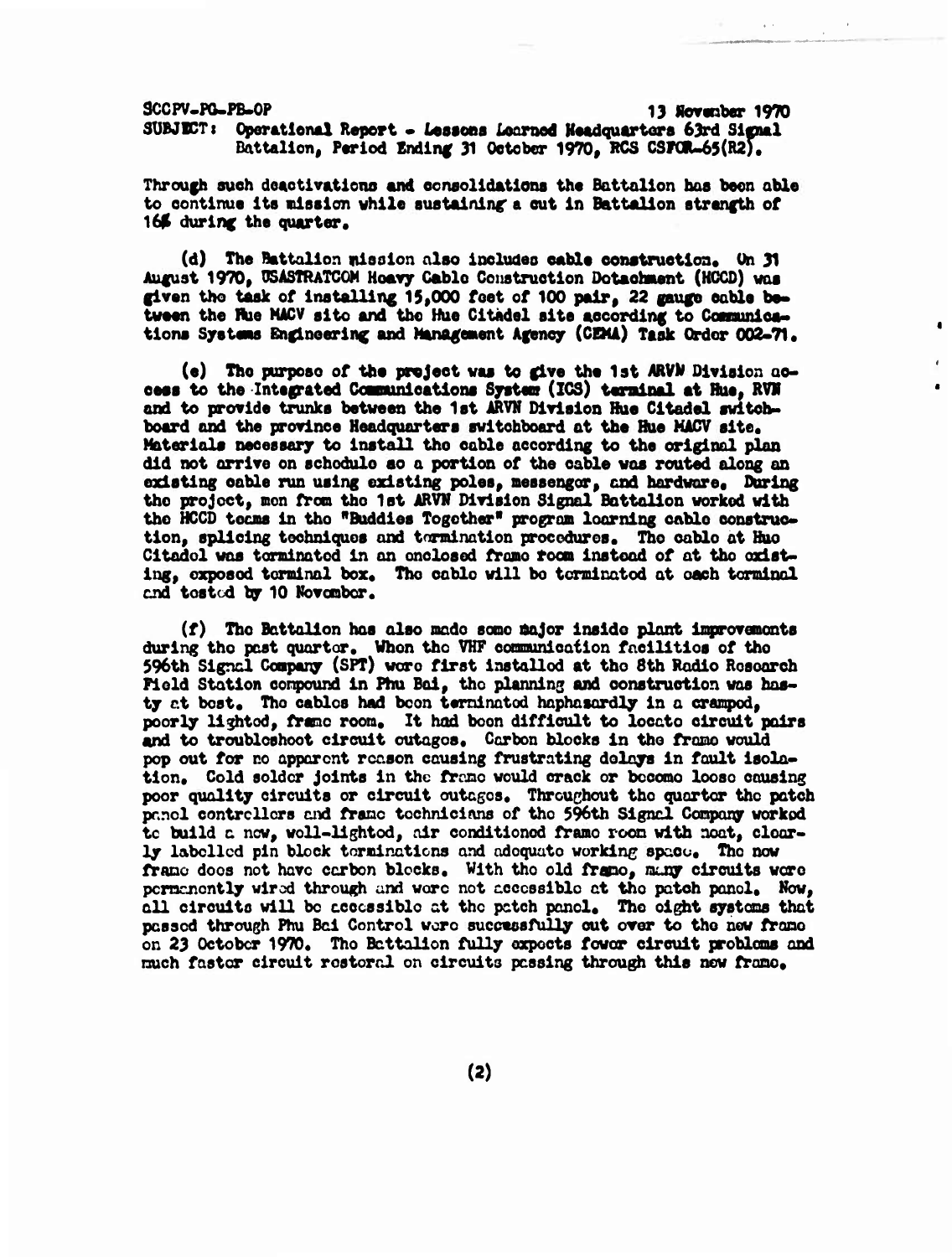**SCCPf\*fO-PB-OP 13 Novonbor 1970**

**SUBJECTS Oporaticml Report - Lessons Loomed Hcadqucrtcrs 63rd SijnrJ. Bcttallon, Period Ending 31 October 1970, RCS GSF0R-65(R2)#**

**(g) At 0800H hours on 2S October 1970, the \$96 Signal Company roceivod their operations order directing then to tost a HF radio systen fron Pfau Bai to Long Binh, The 596th set up an iLN/(ÄC-142 site nnd oreoted a doublet «atonna in the Battalion area at Phu Bai, Tho Long Binh site, nanned by the 53rd Signal Battalion, set up their M/GRC-122, After a few initial problens, contact was nado by voice and by RTT using first tho doublet and then the whip antenna« The exercise was interrupt od by a power outage at Long Binh and a few other ninor technical problems. It was not detcrainod whether ootnunicctions could bo maintained during the entire 24 hour atmospheric cycle because the power outage / coincided with tho most likely time for atmospheric interference« The test did establish that high quality voice and secure RTT coamunicatiens could be established between these points in a number of froquoncy bands and using both the doublet and whip antennas,**

**(h) As the quarter wore on, the monsoons came with their inevitable problems for the conaunicator. The Tan** *My* **Island site, operated by the 63rd Signal Company of tho Battalion, had been established in April of 1970, October was the beginning of the first nensoon season for the site. Tan tyr Island is essentially a large flat sand bcr off the Viotnnn coast. After continual rain for several days and hiyh tides in the area, the water rose to the very edge of the conmcenter and radio vans on 31 October 70, Despite efforts to raise tho equipment and build sandbag dikes against the water, rising water threatened to flood vital generator parts and produced vory hazardous conditions for equipment operators. After getting permission to close down the site and notifying subscribers, the site was closed for** *5%* **hours until the water subsided,**

**(1) On the morning of 25 October 70 the hirji winds of typhoon Kate struck Da Nang, The 337th Signal Company (HU/IR0P0) had checked out their towers before tho storm had reached the coast and had found that all was as secure as possible within the constraints of their location. The 60 and 72 foot towers at the Da Wang Trope site carried antennas for four systems <sup>t</sup> the quad-diversity 77DT5L system to Quong Trij the FFM07 and** *¥tV06* **microwave systons to Conp Horn and tho ÜSMC Force Logistics Command, respectively} and the 77DT52 systen to Phu Bai, A large, backup antenna for one of tho tropo systems was mounted on a revetment. Since there was not enough room in tho area to anchor guy wires directly to tho ground, guy wires tore secured to telephone poles and to revetments. In a ftoeok accident, the tropo antenna that was mounted on n rovetnent was blown off its supports by the 65 knots winds of Kate, The antenna fell, slicing a tower guy wire. The tower, in turn, tottored in the wind and finally crashed into tho second tower toppling it.**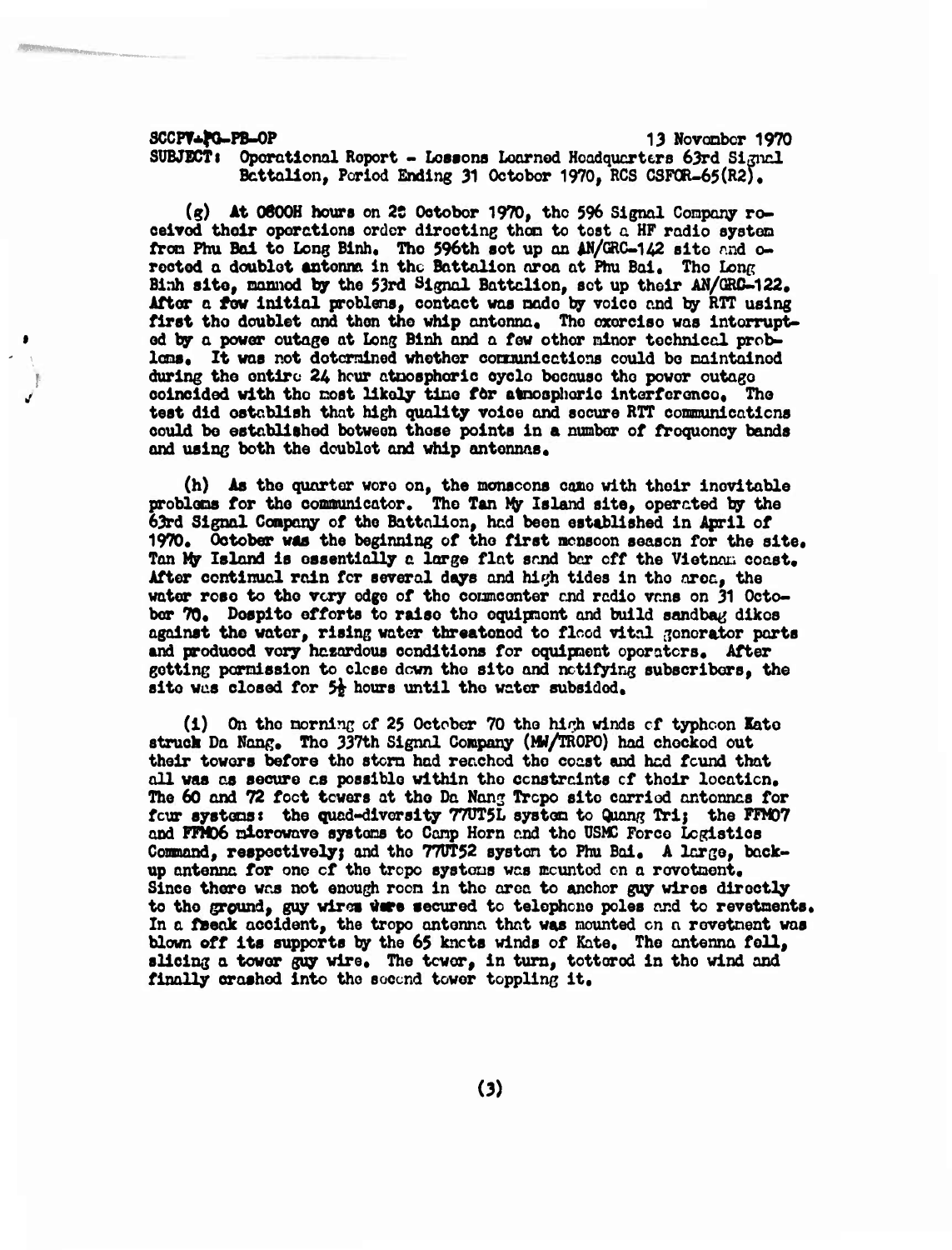**SCCPV-PG-PB-OP 13 Novambar 1970 SUBJECT: Operational Report - Lessons Learned Headquarters 63rd Signal Battalion, Period Ending 31 October 1970, RCS CSFOR-65 (R2).**

**With both towers down, all four systems were off the air. The task of erecting new antennas and rebuilding the system began immediately. New tower sections arrived from the 1st Signal Brigade within 24 hours. Work began immediately on the new 60 foot and 84 foot towers. Antennas, waveguide, and G-line were collected to reconstruct the four antenna systems.**

**(J) While the towers were being reconstructed, controllers from the Regional Communications Group (RCG) and the 63rd Signal Battalion worked frantically to re-route high priority circuits. There were a large number of circuits that went over systems and equipment of both the Regional Communications Group (RCG) and the 63rd Signal Battalion. Many circuits were cut over from the 77UT52 to the corresponding RCG system and logged back in. RCG had to activate equipment that was still pending RCG acceptance In order to alt-route these circuits.**

**(k) On 26 October, the 77UT52 system came back on the air using a single antenna at Da Nang Tropo. The FFM07 system was logged back in on 29 October 70 and was upgraded from a 24 to a 45 channel system on 30 October by adding the back-up, multiplexing equipment to the primary system. The upgrade was necessary to restore high priority circuits that ware out because of cable outages in the Da Nang area. The FFM06 system was logged in on 31 October 70; the 77UT52 was upgraded to dual diversity on 3 November 70; and the 77UT5L system to Quang Tri was restored as a quad diversity system on 6 November 70. The Battalion was fortunate to find within its ranks an officer and a young specialist who had previous tower erecting experience. The towers would not have been erected again so quickly without their expertise and diligent efforts.**

**(1) An important and continuing activity of the Battalion throughout the quarter has been training personnel. This includes ARVN as well as US personnel. The men of the 63rd Signal Battalion participated in the "Buddies Together - Cung Than Thien" program, working together and training ARVN soldiers in various signal and signal-related MOS's. This program included training in aerial installation of cable, installation and operation of VHF and carrier systems, operation and maintenance of generators, cable splicing, operation and maintenance of manual telephone switchboards, troubleshooting circuits, frame installation and repair, and vehicle maintenance. No less than thirty four ARVN'a have completed training in various MOS's during the quarter. Although the language barrier continues to be a problem, having a roving interpreter at large sites has somewhat alleviated the problem. TM's written in Vietnamese have also proven very helpful although they are extremely hard to get. As the quarter closed the program was being expanded to include training in teletype operations.**

**(4)**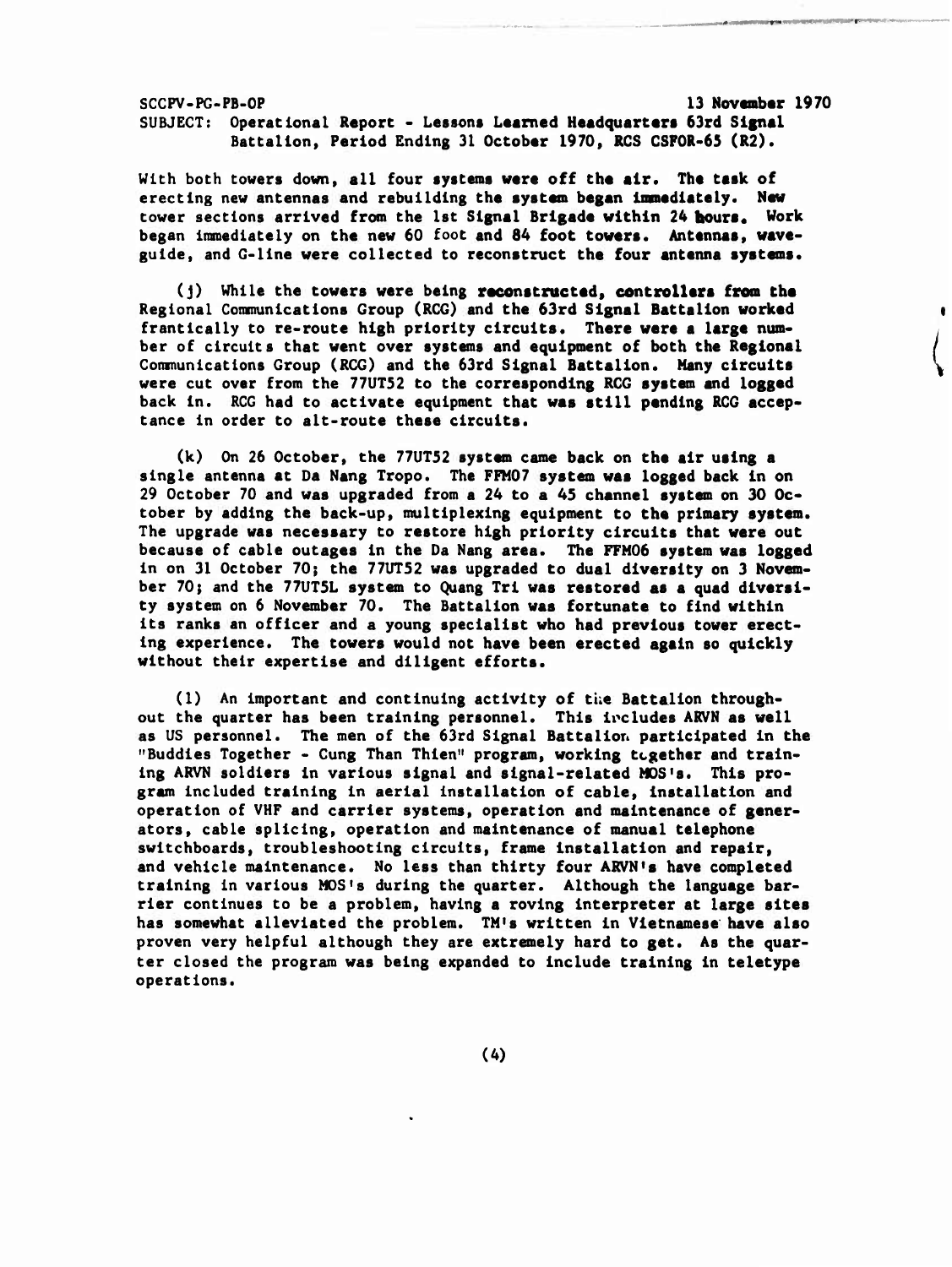**SCOPY-PG-PB-OP** 

13 November 1970 SUBJECT: Operational Report - Lessons Learned Headquarters 63rd Signal Battalion, Period Ending 31 October 1970, RCS SCFOR-65(R2)

(m) The Battalion has attempted to take full advantage of the training programs offered by the Southeast Asia Signal School  $H_0$ . US personnel attended the following school courses:

|    | Course Title                             |       | Number of<br>Personnel |
|----|------------------------------------------|-------|------------------------|
| 1. | AM/IRC-24 Operators Course               |       |                        |
| 2. | AM/IRC-90 Operators Course               |       |                        |
| 3. | <b>Coble Splicors Course</b>             |       | 7                      |
| 4. | PCM (High Capacity) Operators Course     |       | 12                     |
| 5. | PCM (Medium Capacity) Operators Course   |       | 2                      |
|    | 6. Personnel Clork Refroshor Course      |       |                        |
| 7. | Telephone Installation and Repair Course |       |                        |
| В. | Telephone Koy Systems Maintenance Course |       |                        |
|    |                                          | Total | 26                     |

(n) Members of the Battalion also participated in the following, nonsignal training courses:

|  | 1. Americal Division Combat Leaders Course       |  |
|--|--------------------------------------------------|--|
|  | 2. Contract Officer Roprosentatives (COR) Course |  |

Training classes were also conducted within the Battalion. The S-4 section conducted classes on Matoricl Roadiness and Battalion Maintenance personnel conducted classes on generator operation and maintenance.

## 2. Section 2. Lessons Learned: Commander's Observations. Evaluations and Recommendations.

a. Porsonnel. None

b. Operations.

(1) Water in Generator Fuel Drums

(a) OBSERVATION, Water accumulates in the bottom of 55 gallon fuel drums.

(b) EVALUATION. The water in the drums comes from eendensation on the inside of the drum and from heavy rainfall penetrating the seal at the point the fuel line enters the barrel. Fuel drums should be completely drained periodically and then filled with unconteminated fuel. Covering the fuel drums with a tin roof or with canvas will reduce this problem.

 $(5)$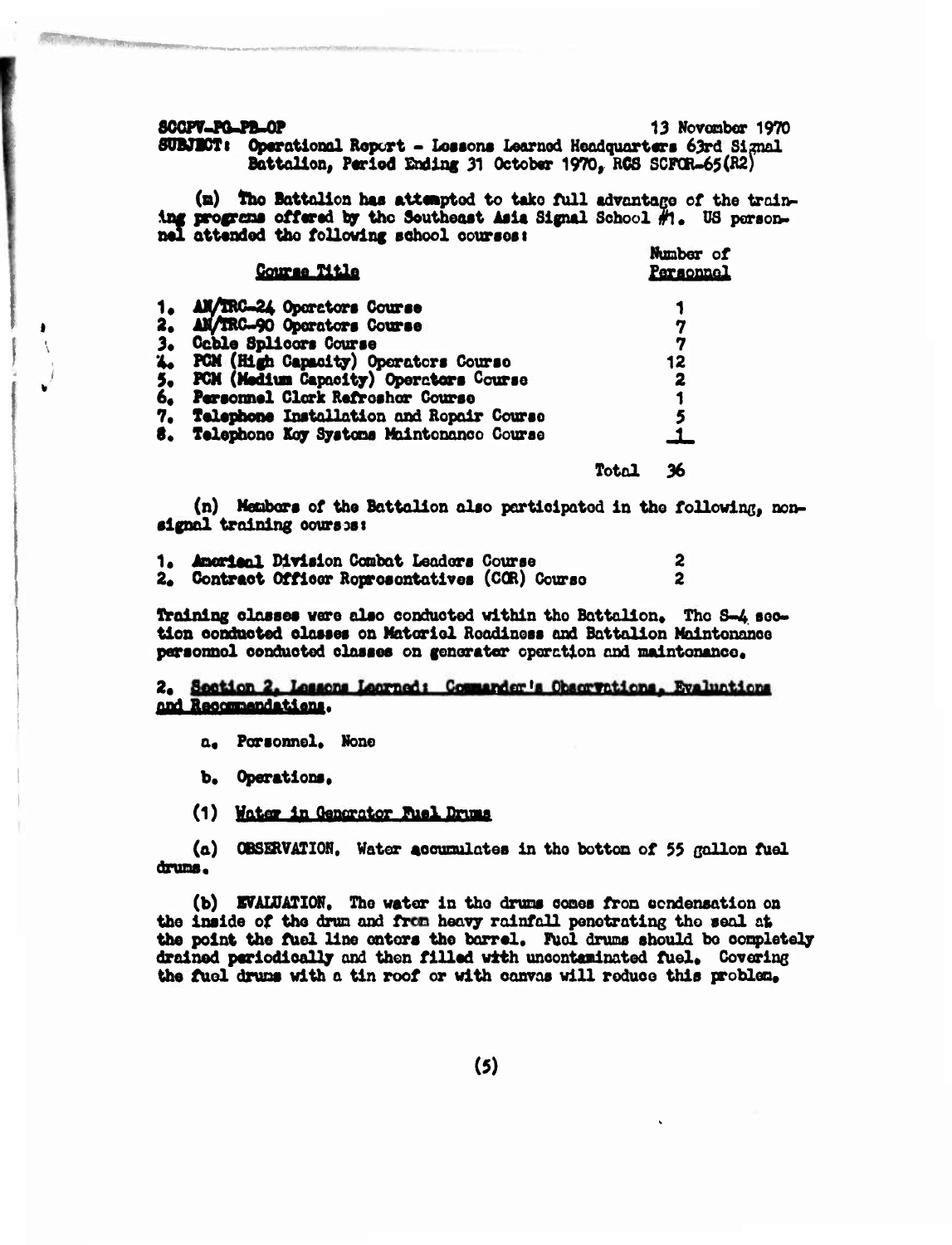**SCCP7-P&-PB-0P 13 November 1970**

**SUBJECT: Operational Report - Lessons Learned Hecdqotsrtors 63rd Signal Battalion, Period lading 31 October 1970, RCS CSFCIU65(R2)**

**(c) RECOMMENDATION. That fUol drums be emptied and refilled with unoontcnincted fuel on a regular basis and that fuel drums be sheltered from the rain.**

**(2) Buriod Cable Solicos in RVN**

**(p.) OBSERVATION. The incidenco of cable troubles increases with the**  $m$ onsoon rains and a large majority of these problems are caused by wet un**dor^round splices. ;**

**(b) EVALUATION. Watertight underground splices require scaling convpound which this unit has bad difficulty obtaining. When sealing compound is not available, splices must bo raised above ground if vet splice problons nre to be avoided.**

**(c) RECOMMENDATION. That sealing compound bo made more readily avails able to Cable Consturction units. Splices hove to bo raised above ground and protected vhon sealing compound is not available.**

### **(3) Use of AN/TCC-A in cenlunetien «ith AN/TRC-IH**

**(a) OBSERVATION. When the AN/TCC-4 and AN/TRC-111 wore used together in** *c* **system, output signals of the AN/TRC-111 vero highly distorted.**

**(b) EVALUATION. The AN/TRC-111 is the new generation of microwave equipment while the AN/TGG-4 is from an older generation of carrier equipment. Operators were accustomod to setting the output switch on the AN/TCC-A tt Odtan. The new generation microwave equipment requires <sup>a</sup> ccrrlar input of -15 dbm for proper operation. This can be corrected by changing the output switch on the AN/TCC-A.**

**(c) RECOMMENDATION. That operators bo made awcre of the fact that newer generations of microwave equipment require a lower input level than the older equipment did. In particular, tho AN/TCC-4 should bo operated at -15 dbn output when used with the AN/TRC-111,**

**(A) Antcnnn Qaz atatoa An** *Vujüa* **IEJM**

**(a) OBSERVATION. Doublot antennas blow down easily when ordinary guy stakes ore used in wet marshy areas.**

**(b) EVALUATION. The issued guy stakes ore not long enough for these conditions. Eight foot engineer stakes driven at a A5 degree angle will hold the antenna up in almost gale force winds.**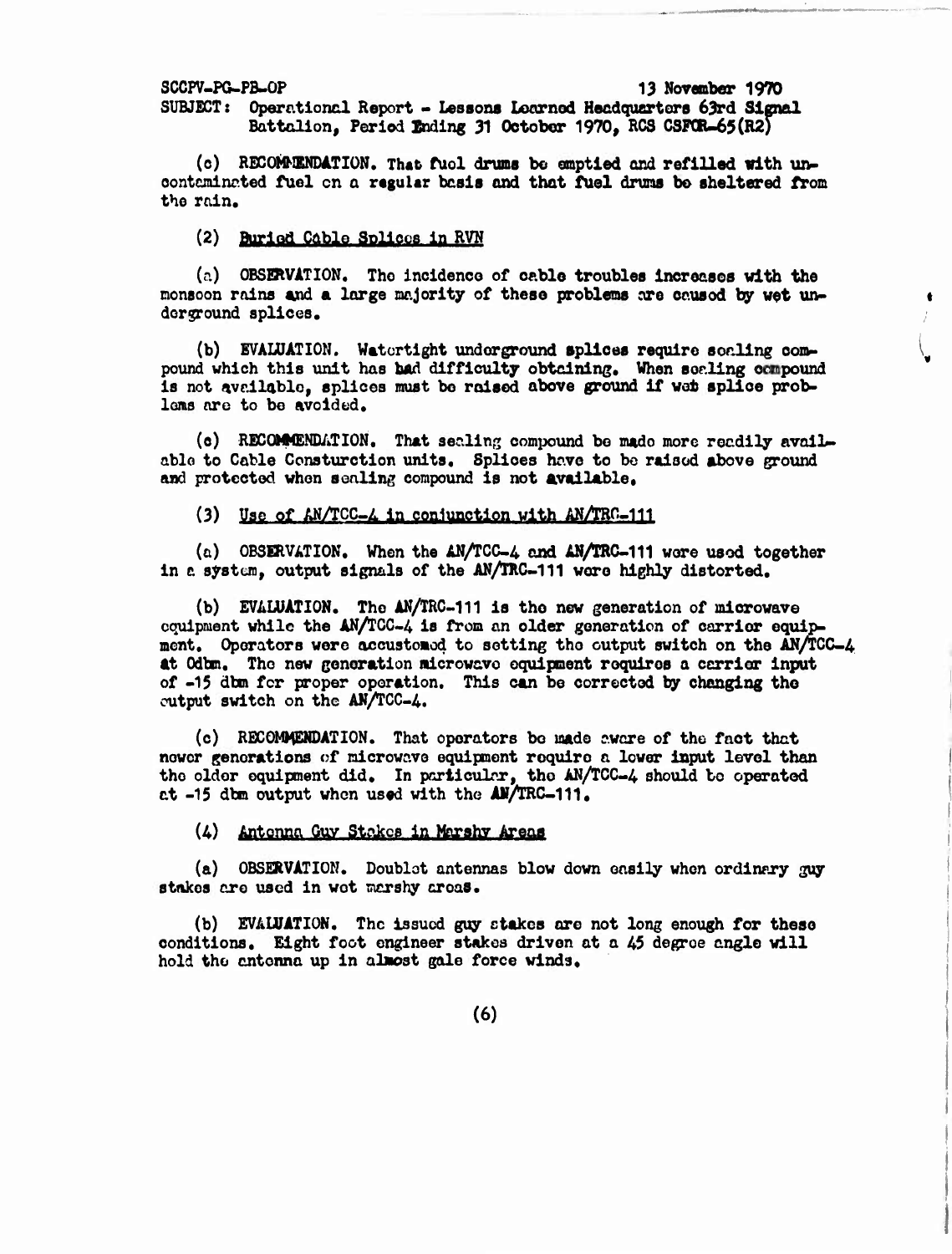**SCCPV-PG-PB-OP 31 November 1970 SUBJECT:** Operational Report - Lessons Learned Headquarters 63rd Signal **Battalion, Period Ending 31 October 1970, RCS CSFOR-65 (R2)**

**(c) RECOMMENDATION. That engineer stakes be used in place of the issued stakes under thee« conditions.**

**(5) Grounding Spare Pairs at Frame**

**la) OBSERVATION. Current instructions from higher headquarters require that** all unused cable pairs on distribution frames be grounded. In the **past, unused cijle pairs have been grounded by strapping all pins of unused ceble pelrs together with e single, continuous conductor. This made it difficult to test end use these cable pairs.**

**(b) EVALUATION. Instead of using one continuous conductor between pins, individual insulated straps should connect the pins of unused pairs to a bus bar that runs to the ground. Feult isolation, and correction would be easier and faster if this method were used.**

**(c) RECOMMENDATION. That this method be used whenever this situation arises.**

**e. Training. None**

**N,**

**Last of the civil of the company of the company of the company of the company of the company of the company of the company of the company of the company of the company of the company of the company of the company of the c** 

*s*

**d. Intelligence.**

**(1) Background Invest iget ions**

**(a) OBSERVATION. Very few 72B,s, Commcenter Specialists, arriving in Vietnam have had Background Investigations initiated.**

**(b) EVALUATION. Shortages of office equipment, qualified clerk typists, end travel restrictions in RVN makes preparing end processing Beckground Investigations time-consuming and difficult, especially et the Battalion level. Meny comncenters In RVN are currently being upgreded to hendie TOP SECRET materials. Commcenter specialists with Background Investigetions ere essential in RVN.**

**(c) RECOMMENDATION. Background Investigations on 72B<sup>l</sup> s should be initiated prior to greduatlon from Advanced Individual Training.**

**e. Logistics.**

### **(1) Replecement of Exheust Manifold Crossover Pipes**

**(a) OBSERVATION. Exhaust manifold crossover pipes on 10 kw generators hsve e short life span In RVN. The pipes bum out repidly when the generator is in continuous use end repair parts ere frequently not available for extended periods.**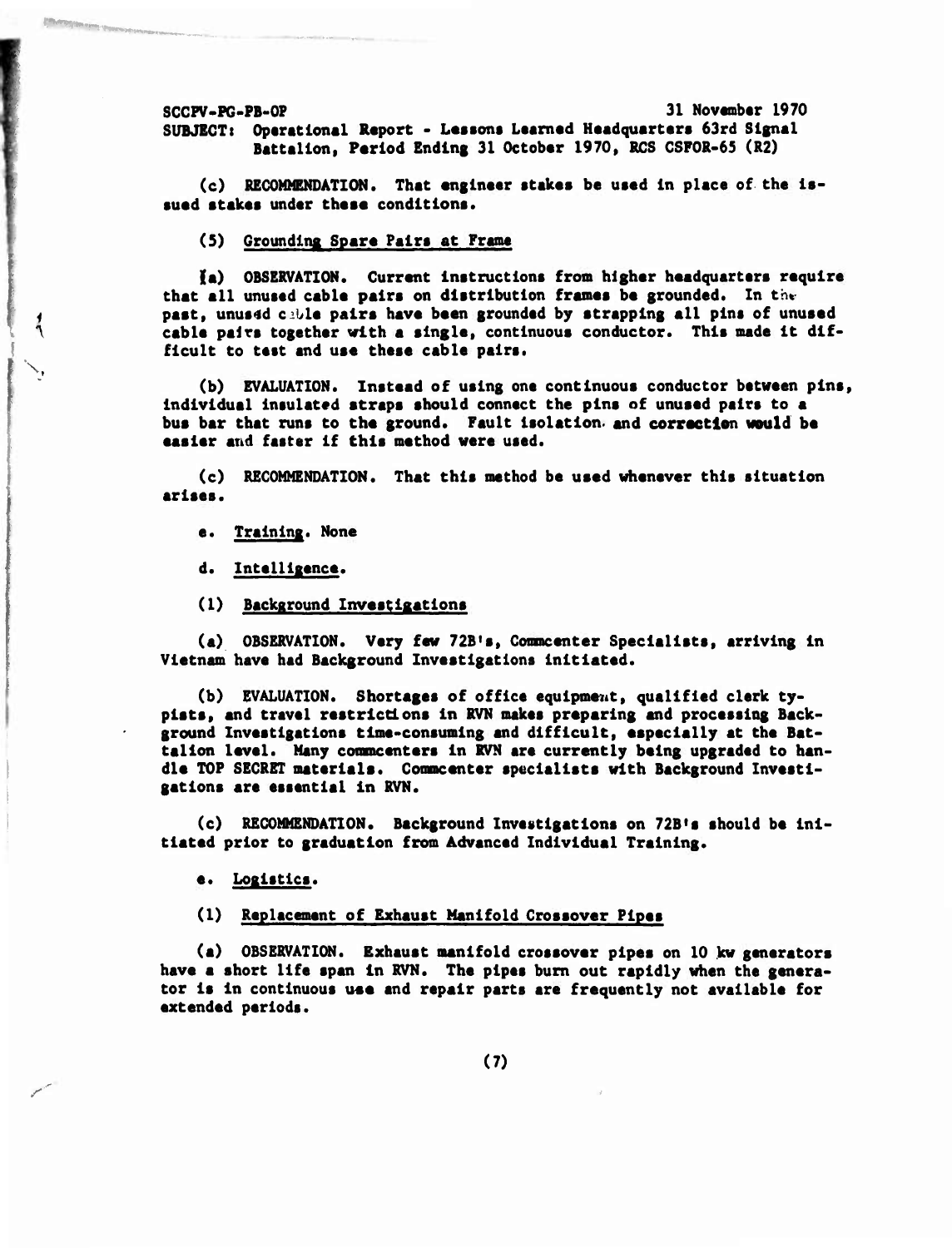**SCCPV-PG-PB-OP 13 November 1970 SUBJECTi OparatlonAl Report - Lesson« L««rn«d Headquarters 63rd Signal Battalion, Period Ending 31 October 1970, RCS CSPOR-65 (R2).**

**(b) EVALUATION. <sup>A</sup> good field expedient for this part can be manufactured locally out of <sup>1</sup> Inch diameter electrical conduit of similar materiel.**

**(c) RECOMMENDATION. This field expedient should be Implemented by other unit\* while awaiting parts. It is also reconmended that a more durable exhaust manifold for this generetor be developed.**

### **f. Orxenlaetlon.**

**(1) TAAD8 Actions**

**(a) OBSERVATION. This Headquarters submitted three emergency requests for MTOE chenges under the provisions of pere 2-32, AR 310-49 on 16, 22 and 24 May 70.**

ļ.

**The subject of these letters were es follows!**

**(1) Deted 16 Mey 1970, MTOE 11-117G C09 for 63rd Signal Company (SPT) 63rd Signal Battalion.**

**(2) Dated 22 Mey 1970, MTOE 11-117G C02 for 596th Signal Company (SPT) 63rd Signal Battalion.**

**(3) Dated 24 May 1970, MTOE 11-117G C04 for 58bth Signal Company (SPT) 63rd Signel Bettelion.**

**Pinel ectlon has yet to be taken on these requests.**

**(b) EVALUATION. These requests were for euthorisation for personnel end equipment to operate end aintain XXIV Corps RATT stations, end for 18,000 BTU air conditioners required for the continuous operation of Sattelion signel equipment. The Battalion hes bed difficulty obteining personnel for the RATT stations and air conditioner maintenanc« since these positions ere not e velideted requirement. The personnel that have been obtelned ere denied deserved promotions beceuse they ere filling unauthorised positions. Tools for eir conditioner maintenance are extremely difficult to obtain for lack of authorlsetion. Approvel to write-off en eir conditioner for velid combat damage wes denied because the air conditioner wee not euthorlsed.**

**(c) RECOMMENDATION. Thet ectlon be token to accelerate the processing of TAADS action for units in a combat sone.**

**(8)**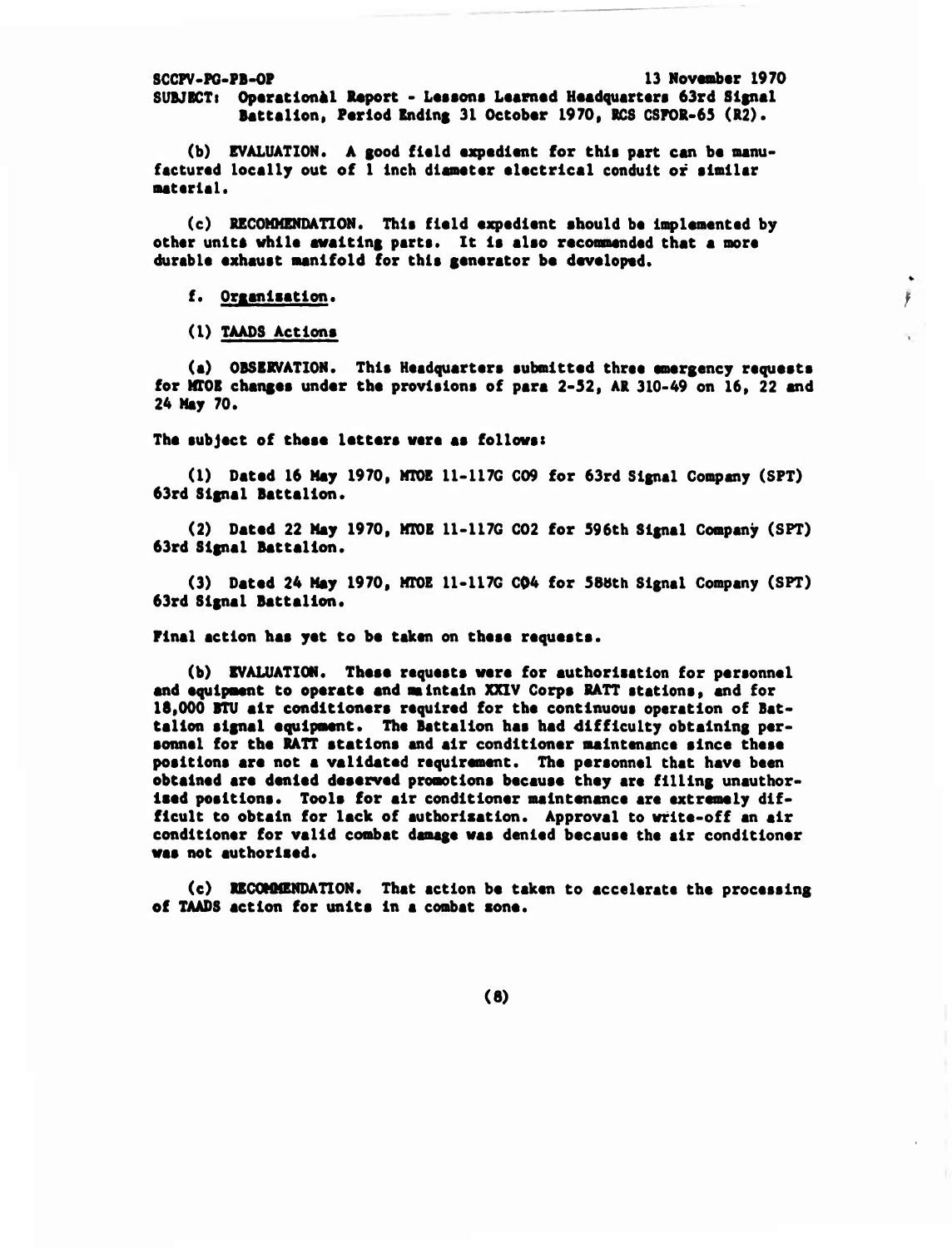SCCPV-PG-PB-OP 13 November 1970 SUBJECT: Operational Report - Lessons Learned Headquarters 63rd Signal Battalion, Period Ending 31 October 1970, RCS CSFOR-65(R2).

g. Other.

3. Section 3. Headquarters Department of the Lrmy Survey: (Omitted unless specifically required by direction of DA as outlined in para 5b (3), AR 525-15).

Heaven C. Ullian

1 Incl  $a<sub>s</sub>$ 

**A WOLFFORD** 

THOMAS C. NELSON LTC, SigC Commanding

DISTRIBUTION:

- 2 cy Commander in Chief, USARPAC, ATTN: GROP-DT, APO 96558
- 3 cy Commanding General, USARV, ATTN: AVHGC-DST, APO 96375
- 1 cy Commanding General, USASTRATCOM-PAC, Schofield Barracks, Hawaii APO 96557
- 1 oy Commanding Genoral, 1st Signal Brigado, (USASTRATCOM), ATTN: SCCPV-OP, APO 96348
- 10 cy Commanding Officor, 12th Signal Group, ATTN: SCCPV-PG-COPE, APO 96349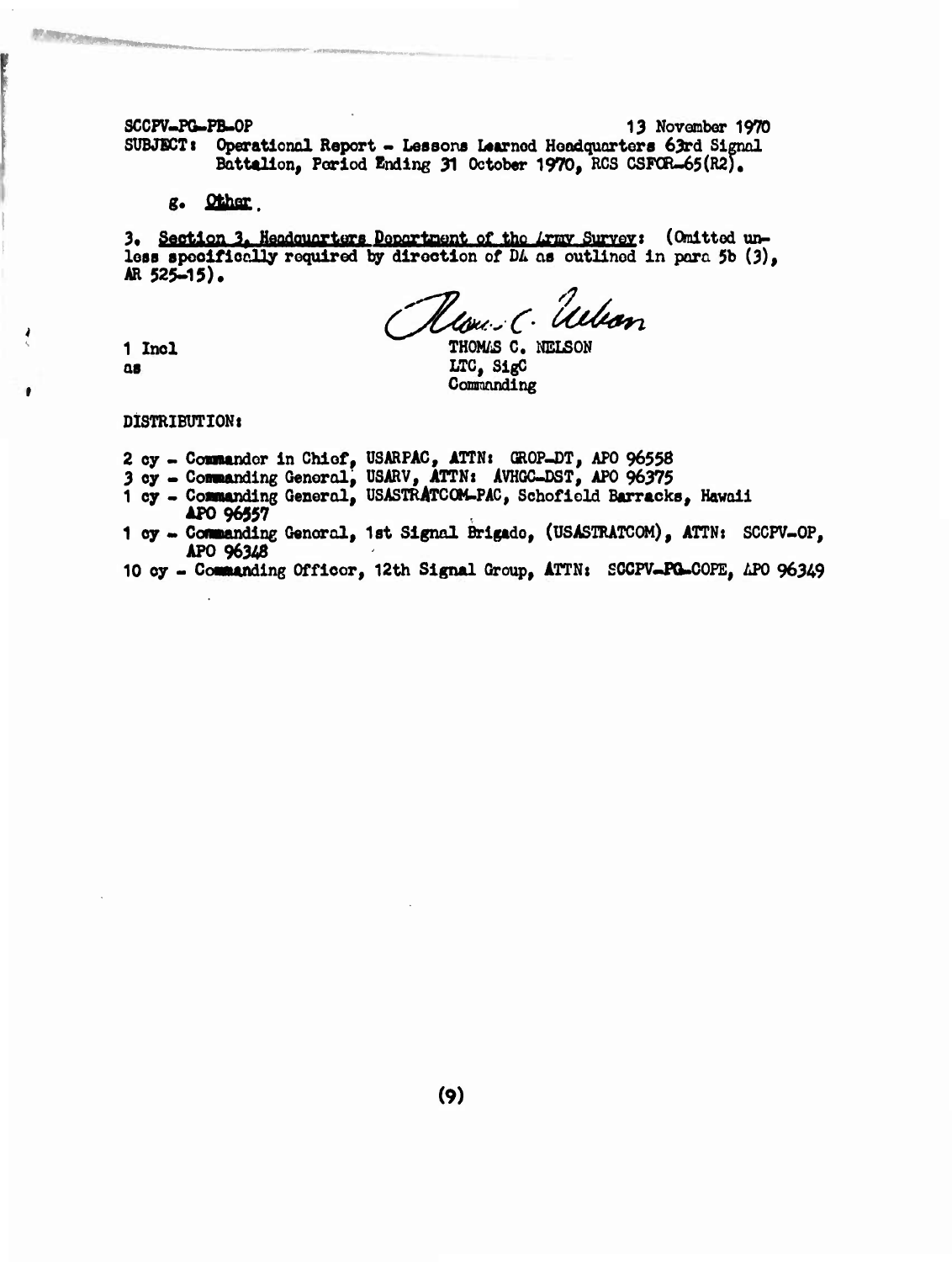**SCCPV-ro-COPE (25 Nov 70) lot Ind**

**SUBJECT:** Operational Report-Lessons Learned, Headquarters 63rd **Signal Battalion« Period Ending 31 October 1970, RCS C8P0R-65 (R2).**

**DU, Headquarters, 12th Signal Group, APO 963U9, 28 Movertber 1970**

**TO i Assistant Chief of Staff for Faroe Developwsnt Department of the Arngr Washington, 0.0. 20310**

**Conaanding General 1st Signal Brigade (OSASmATCOM) ATI» i SCCP7-0P APO 9638U**

**1. Subject report is forwarded in accordance with 1st Signal Brigade Regulation 1-19\***

**2« This Headquarters has reviuued the report and concurs in it with the following conraents and/or exceptioni**

**Para 2b(3) <sup>&</sup>gt; The proper output level of a teletype mltipjwr system (AN/PCC-U in this exanpl«) is determined by the type of voice channel multiplex oquipmmt the signal is being fed into, it is not determined by the type of radio equipment in use as indicated** in **reference** paragraph. Furthermore the level of the AN/TCC-4 should **be -17dBm tZdBm below the channel test tone level of the voice channel multiplex equipment, without reguard to whether it is being** used with old or new multiplex equipment.

 $COL, 81gC$ **Comnanding**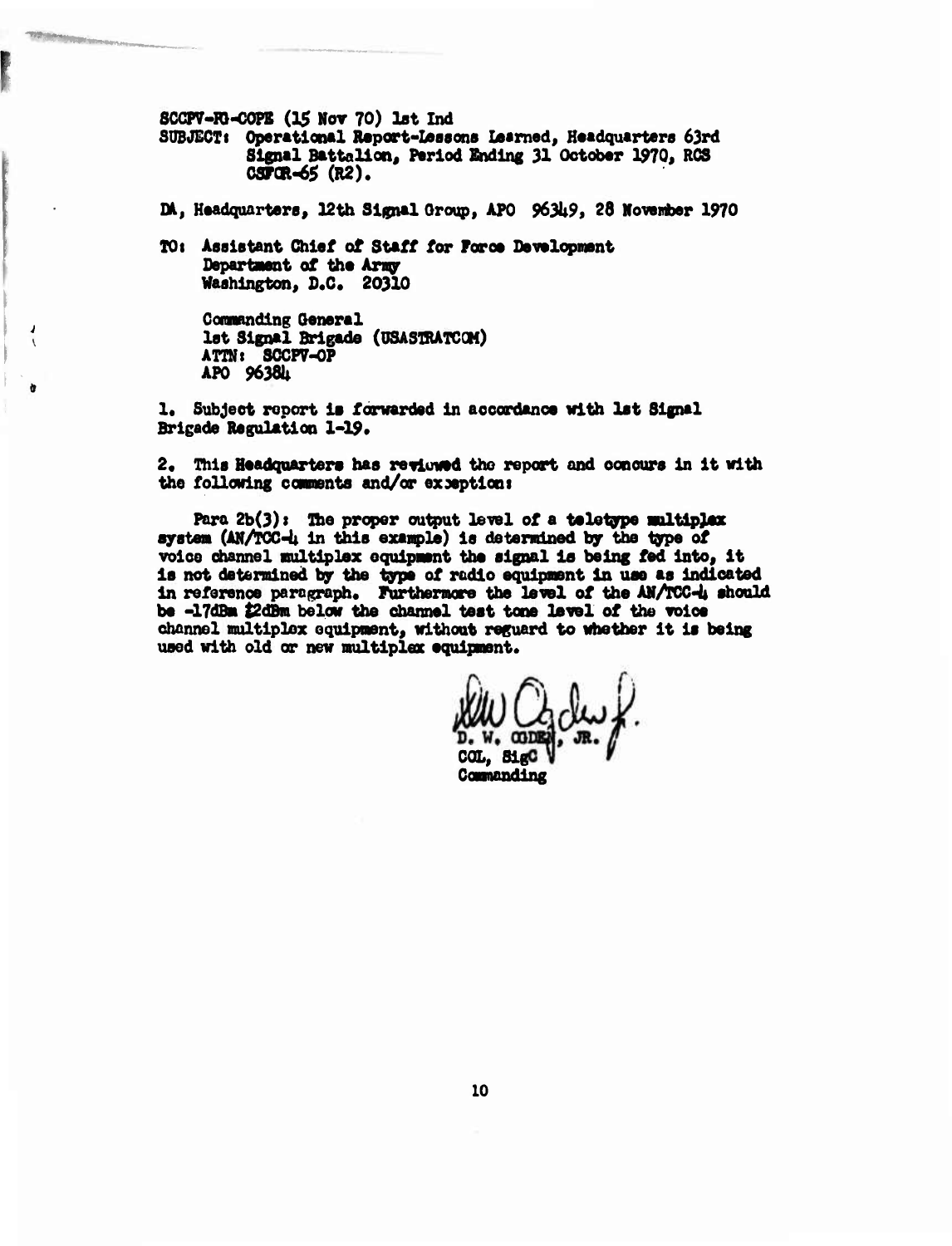**SCCPV-OP-CC (13 Nov 70} 2d Ind**  $SUBJECT:$  **Operational Report - Lessons Learned** (Headquarters 63d Signal **Battalion) Period Ending 31 Oetobtr 1970, RCS CSFOR-65 (R2)**

**COMPANY AND COMPANY OF A PROPERTY AND ARRANGEMENT OF A PARTIES** 

**DA,** *Wi\$* **lat Signal Brigade (USASTRATCQH), APO 96384 15 Dae 70**

**TO: Canaanding Genaral, United States Aragr, Vietnam, ATTN: AVHGC-DST, APO 96375**

**1. Subject report is forwarded in accordance with AR 525-15.**

**2. This headquarters has reviewed the report and concurs in it aa indorsed with the following cooaent:**

**a. Reference item, "Buried Cable Splices in RVN" pg.(6)., para. 2. b.(2). This HQ was not aware of the problem of obtaining sealing compound for underground cable splices. Action is being taken to elmainate the problaa.**

**b. Reference, pg.(7)., para. 2.e. Training should read para. 2.e.** Training.

**c. Reference item, "Replacement of Exhaust Manifold Crossover Pipes" pg.(7)., para. 2.e.(1). This headquarters waa unaware of the short life span of the exhaust manifold crossover pipes on the lOKW gmierators. Coordination with USAMECOK revealed that this has occured in several cases, with varioua field expedients applied. The field expedient, using <sup>1</sup> inch electrical conduit or similar material is a sound idea. However, it ia recommended that the following action be taken:**

**(1) Submit an KIR in accordance with «138-750.**

**(2) Include in the SIR the average time equipment is operated daily and a dose estimate of the engine time.**

**(3) Submit 02 request for subject pipe, install upon receipt and aave locally fabricated pipe aa back-up.**

**FOR THE COMMAMDER:**

Biguida ast AG

**CF:**

**Commanding General, U.S. Army Strategic Coamunications Command, ATTN: SCC-OPS-RT, Ft Huachuca, Ariaona 85613 Commanding Officer, 12th Signal Group, APO 96349 Commanding Officer, 63d Signal Battalion, APO 96308**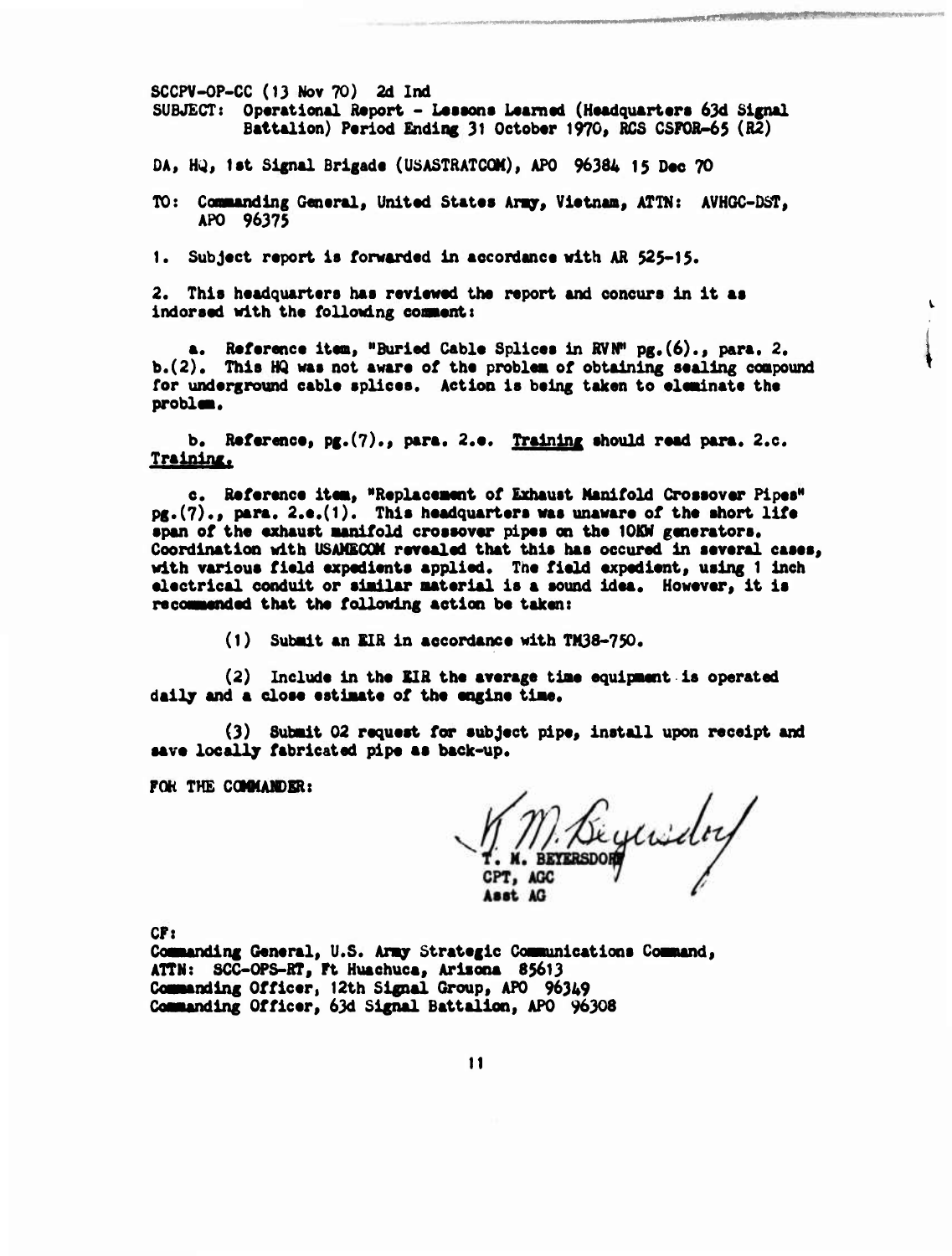**AVHDO-DO (13 Nov 70) 3d** *lud*

**SUBJECT: Operational Beport - Lessons Learned Headquarters 63rd Signal Battalion, Period Ending 31 October 1970, RCS CSFüh-o5(R2)**

**Headquarters, United States Army Vietnam, APO San Francisco 96373 5 MAR 1971**

- **THHU: Commanding General, United Statee Army Strategic Coomunications Cowaand-Pacific, APO 9o557**
	- **TO: Conmander in Chief, United States Army Pacific, ATVN: OPOP-DT, AH) 96553**

**1. This Headquarters has reviewed the Operational Report-Lessons Learned for the quarterly period ending 31 October 1970 from Headquarters, 63rd Signal battalion and concurs with comments of indorsing headquarters.**

**2. Reference item concerning "TAADS Actions," page 8, paragraph 2f(l). The recommendation that action be taken to accelerate the processing of TAADS action for units in a combat zone has merit. Emergency requests for HTOE changes for subordinate units of 1st Signal Brigade are forwarded through, USASTRATCOM channels and not through this Headquarters. Unit has been so advised.**

**FOR THE COMMANDER:** 

.//' •  $\overline{\mathcal{L}}$ **•; <sup>v</sup>** *il \ /\*\*'. '> '•.. ( '''* **../f/ R. E/THOMPSOII CHT. A(;C** Cy furn: **Assistant Adjutant General** 

**let Sig Bde 63rd Sig Bn**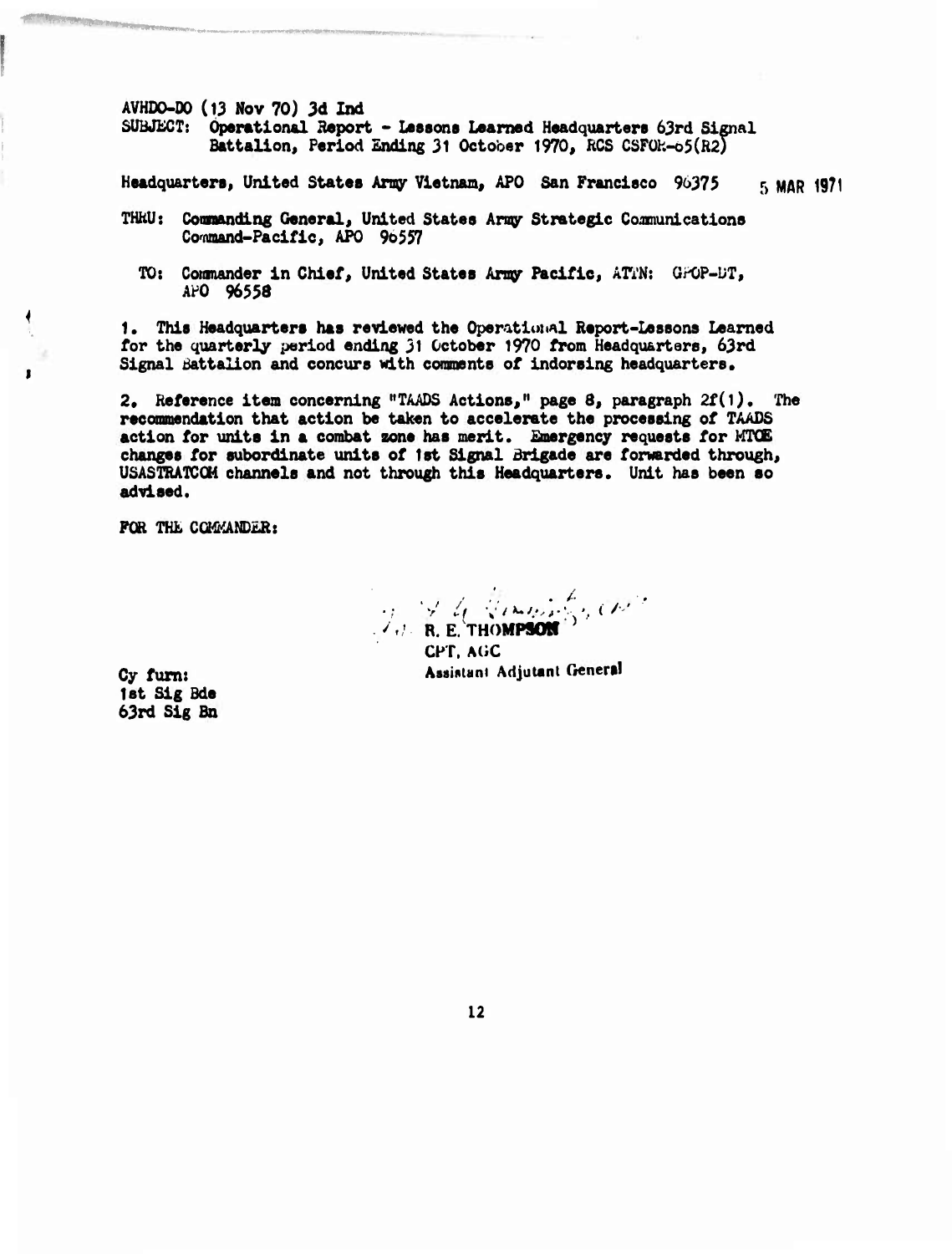$SCCP-OP-OCO$  (13 Nov 70) 4th Ind SUBJECT: Operational Report - Lessons Learned Headquarters 63rd Signed Battalion, Period Ending 31 October 1970, RC8 CSFOR-65(R2)

Headquarters, United States Army Strategic Communications Command-Pacific, APO San Francisco 96557 **25 MAR 1971** 

- THRU: Commander in Chief, United States Army, Pacific, ATTN: GPOP-DT, APO 96558 Commanding General, United States Army Strategic Communications Command, ATTN: SCC-PO-CEFF, Fort Huachuca, Arizona 85613
- TO: Assistant Chief of Staff for Force Development, Pepartment of the Amy, Washington, D.C. 20310
- 1. Subject report is forwarded in accordance with AR 525-15.

2. Reference paragraph  $2f(1)$ , page  $8$ , basic document. The problem presented in this item has been addressed in separate correspondence to higher headquarters. Records this headquarters reveal that the MTOEs identified in this item were processed through this headquarters on 13 July 1970. The MTOEs were subsequently approved by Headquarters, USASTRATCOM and forwarded to DA for final approval on 10 September 1970.

3. This headquarters concurs with the remainder of the report as indorsed.

FOR THE COMMANDER:

 $2hR$ 

**>NN M. RIOU CPT. WAC /ding AMI AO**

**CF:**

CG, USARV, APO 96375 wo incl CG, 1st Slg Bde (USASTRATCOM), APO *9636k* wo incl CO, 12th Sig Gp (USASTRATCOM), APO 96349 wo incl CO, 63d Slg Bn (USASTRATCOM), APO 96308 wo incl

13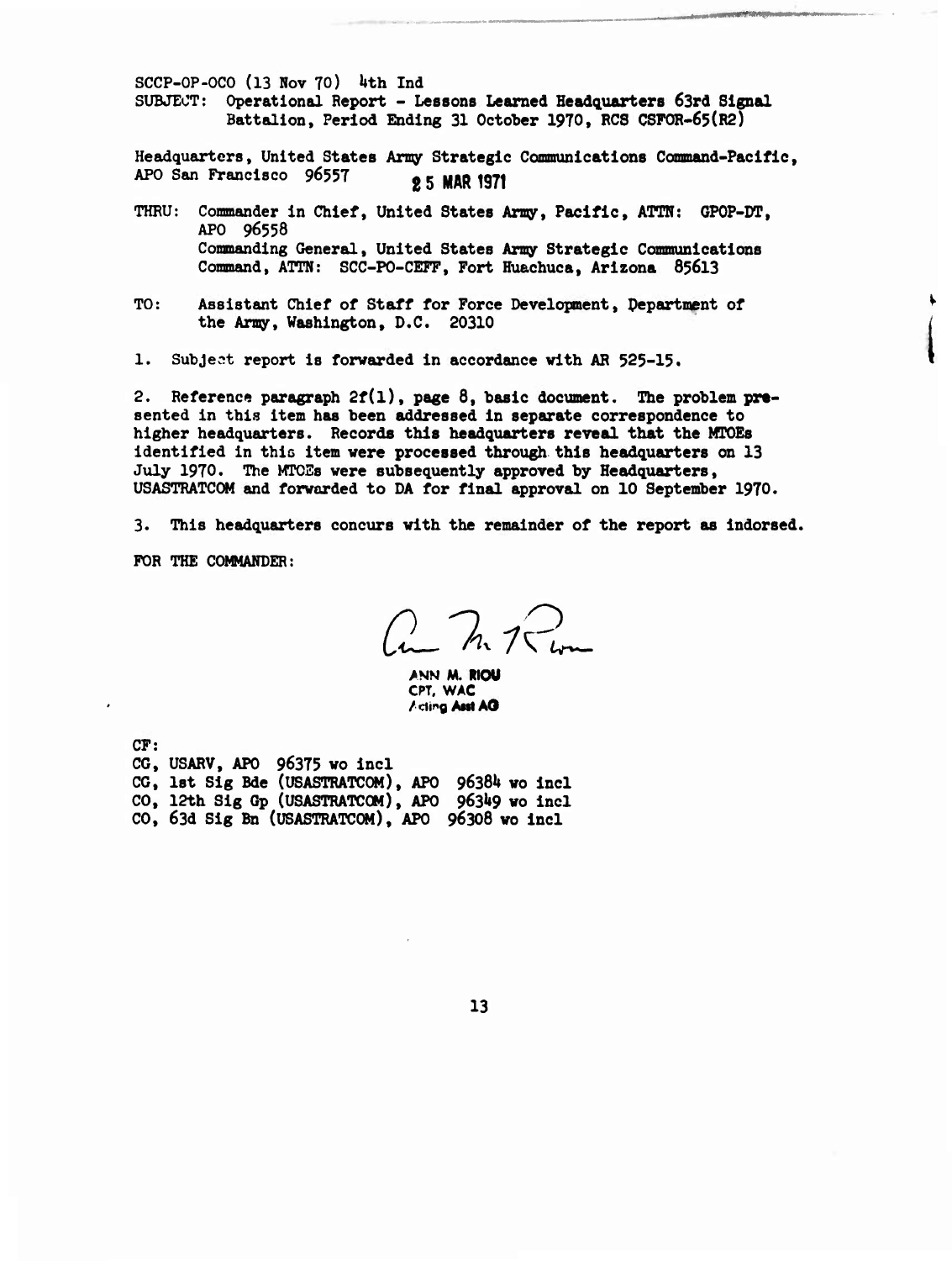GPOP-DT (13 Nov 70) 5th Ind SUBJECT: Operational Report Lessons Learned of HQ, 63d Signal Battalion, for Period Ending 31 October 1070,  $RCS$   $CSPOR-65$   $(R2)$ 

HQ, US Army, Pacific, APO San Francisco 96558 9 APR 1971

- THRU: Commanding Concrel, United States Army Strategic .  $\mathbf{v}, \mathbf{v}'$ Communications Command, ATTN: SCC-PO-CEFF, Fort Huachuca, Arisona 85613 .
- TO: Assistant Chief of Staff for Force Development, Department of the Army, Washington, D. C. 20310

This headquarters concurs in subject report as indorsed.

FOR THE COMMANDER IN CHIEF:

H

 $\overline{\phantom{a}}$ 

D. CLINE LLT, AGC Asst AG

14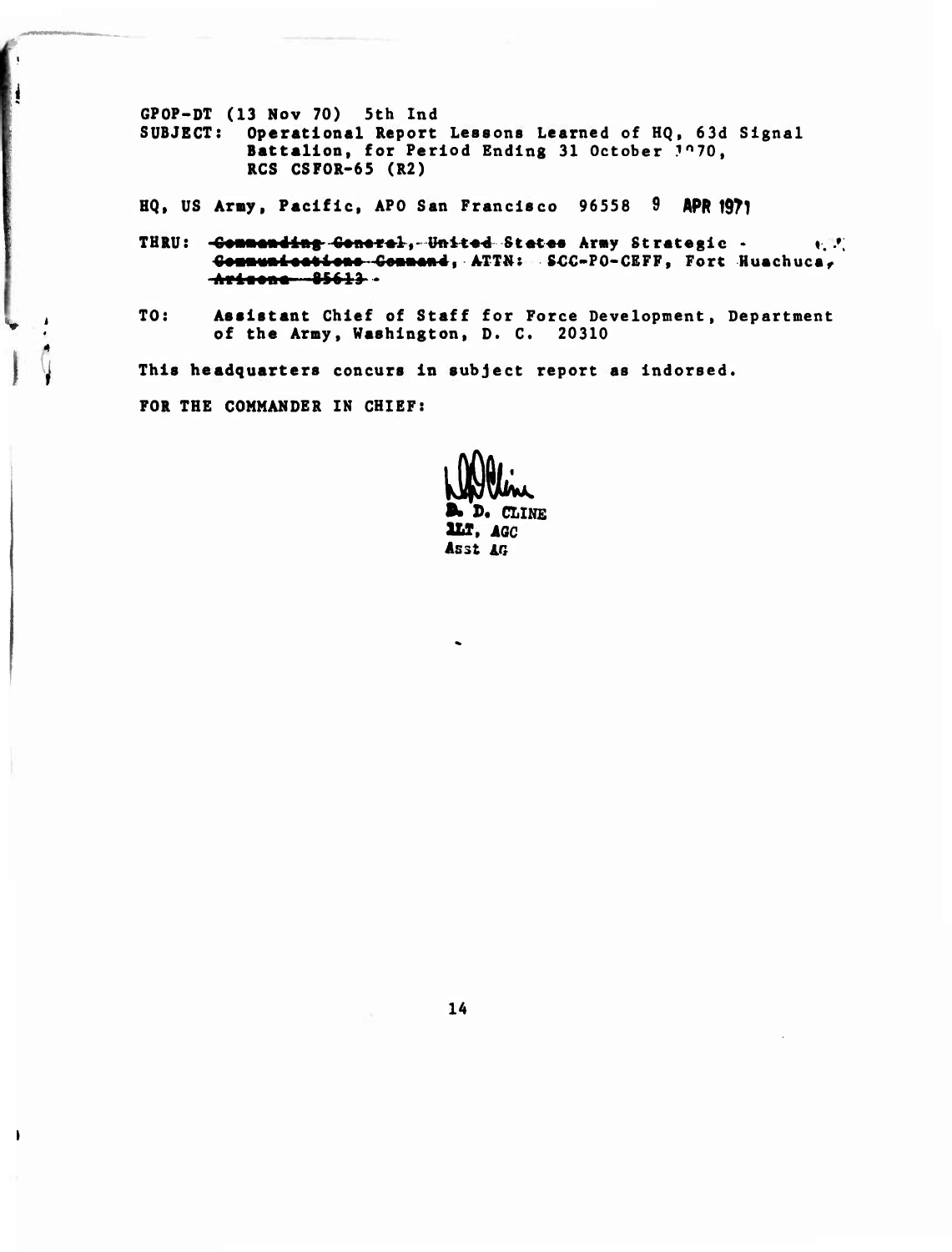

 $\tilde{\mathcal{C}}$ 

 $\ddot{\phantom{0}}$  $\mathbf{r}$ 

**Contract of the Co** 

计主

 $\overline{\phantom{a}}$ 

Inclosure #1

15